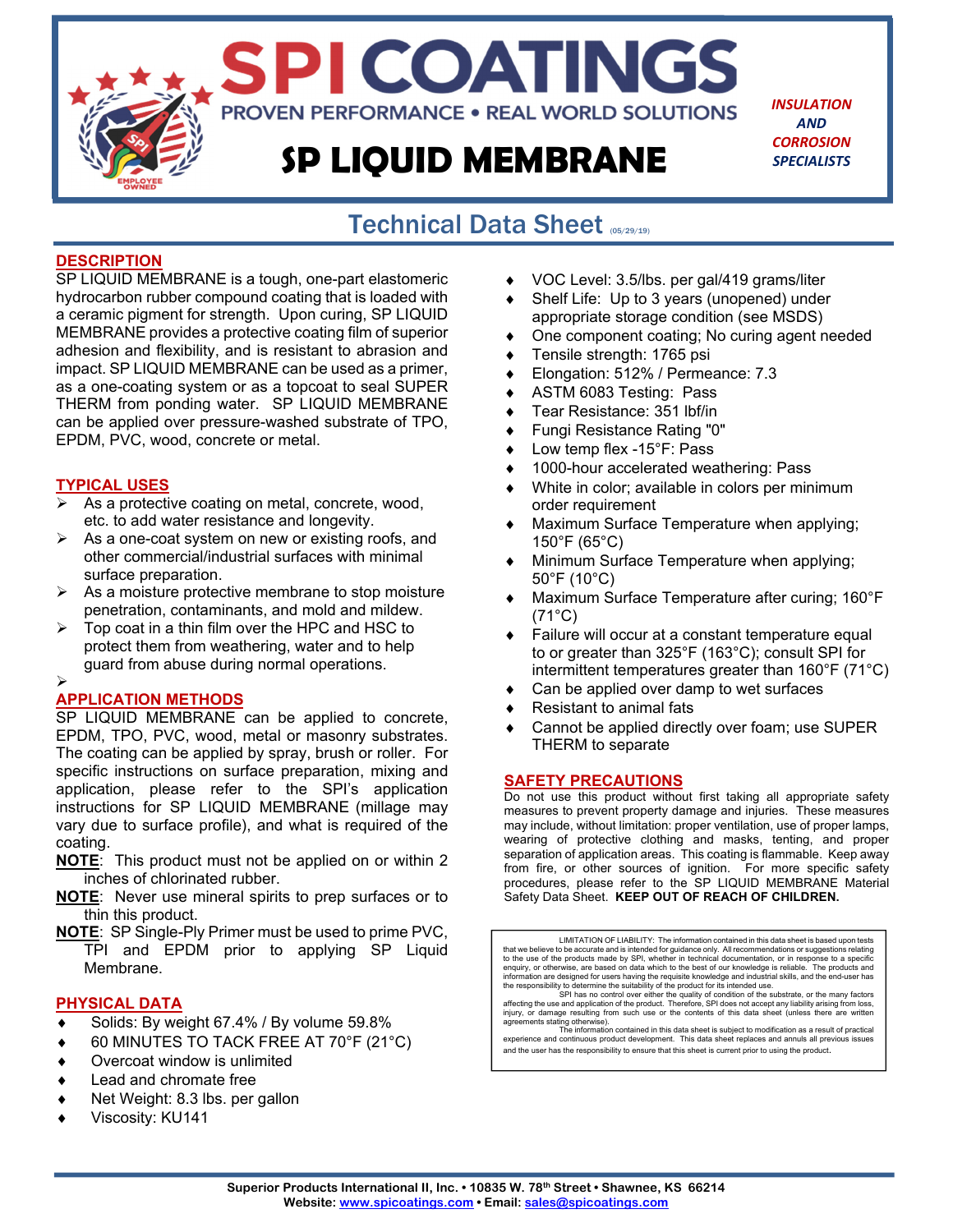# **SP LIQUID MEMBRANE**

SPI COATINGS

**PROVEN PERFORMANCE . REAL WORLD SOLUTIONS** 

*INSULATION AND CORROSION SPECIALISTS*

# Application Instructions (710/19)

*SP LIQUID MEMBRANE is a solvent-based rubber, spray-able coating designed to provide a 20-mil waterproofing membrane that can seal over crack, pinholes and around pipes or protrusions over any type of roofing or walls. It can also be used within a roofing system, as specified.*

### **SURFACE PREPARATION**

Surface must be clean from oil, tar, rust, grease, salts, and films.

- 1) Use general degreaser if needed.
- 2) Clean surface using TSP (tri-sodium-phosphate) or a citrus cleaner to release dirt and degreaser residue.
- 3) Pressure-wash if possible @ 3500 psi.
- 4) Salt contamination on a surface can come as a result of salt water, fertilizers, and car exhaust. Use Chlor\*Rid or equivalent to decontaminate surface if salts are present. Acceptable levels: Nitrates: 5-10 mcg/cm², Sulfates: 5-10 mcg/cm², Chlorides: 3-5 mcg/cm²
- 5) SP LIQUID MEMBRANE must be applied during proper temperatures and the prescribed overcoat window of the coating over which it will be applied.
- 6) If applied over an existing coating having a glossed or shiny finish, it must be sanded and roughed to remove gloss before application, to improve the profile.
- 7) SP LIQUID MEMBRANE can be applied at any time.

### **USES**

- 1) As a one-coat system (20 mils dry/40 mil wet/40 sq.ft./gallon)
- 2) As a base coat for Super Therm (10 mils dry/16 wet mils/100 sq.ft./gallon)
- 3) As a top coat for ponding water (3.0 mils dry/6 mil wet/250 sq.ft./gallon)

### **MIXING**

- 1) Mix by hand or with a power drill using low-medium speed.
- 2) When the container is opened, the coating will be a clear solvent on top. Mix continuously until the entire surface of the coating turns a solid color. Once the coating color has turned completely uniform, mix for two more minutes making sure all paste is off of the bottom.
- *NOTE*: For start & stop (lunch), put gun into solvent pail and cover unused product pail with cloth or plastic to prevent evaporation of solvents.

### **POT LIFE**

8 hours at 70°F degrees (21°C) at 60% or higher Relative Humidity.

Cooler temperatures; longer pot life. Warmer; shorter pot life.

### **APPLICATION**

- 1) SP LIQUID MEMBRANE can be applied by soft bristle brush or ½-3/4" nap roller made for solvent use or spray. If application is by spray, use a standard airless sprayer (2.0 gallons/minute at 3,300 psi) with a .035 tip.
- 2) Overcoat with other coatings at any time. No special requirements for over-coating.
- 3) If thinning is necessary: MEK would be the best, most compatible choice.. Xylene is the next best choice. Keytones can be used, if necessary, but will tend to evaporate more quickly.

**NOTE**: Solids by volume should be kept as high as possible, therefore, start at 10% dilution rate and check to see if thinning is adequate. Add more if needed. A 20% dilution should be the maximum to thin the product but be aware that the solids by volume has changed and additional wet thickness will need to be applied to achieve the proper spread rate and proper dry mil thickness.

### **APPLICATION NOTES**

- 1) The number of coats necessary and the thickness of each will be in accordance with the job specifications.
- 2) Temperatures must always be a minimum of 45 degrees.
- 3) Dries extremely fast when applied in direct sunlight at 90°F or higher temperatures. May set up in 5-10 minutes.
- 4) SP Single-Ply Primer must be used to prime PVC, TPO and EPDM prior to applying SP Liquid Membrane.
- **5)** HIGH-HEAT SYSTEM: a) HPC applied over hot surface at thickness according to temperature level, b) RUST GRIP applied @ 150sf (145sm) for toughness, then c) SP LIQUID MEMBRANE for water/air seal plus rubber flex for movement.

### **CURE TIME**

- 1) 30-60 minutes to tack-free when 70°F. (21°C).
- 2) Fully cures in thirty days when 70°F (21°C).
- 3) Dries extremely fast when applied in direct sunlight at 90°F or higher temperature. May set up in 5-10 minutes.

### **CLEANING EQUIPMENT**

- 1) If breaks are taken, spray systems should be flushed with solvent. Always use Xylene to clean equipment. Do not use Acetone as it will cause product to clot.
- 2) After completion, spray system should be flushed and cleaned with solvent.
- After completion, brushes and rollers should be discarded.
- 4) Unlike other types of rubber coatings, the application can start and stop using the steps above without the normal problems of the coating setting up in the hoses, gun and machine. It is very applicator-friendly.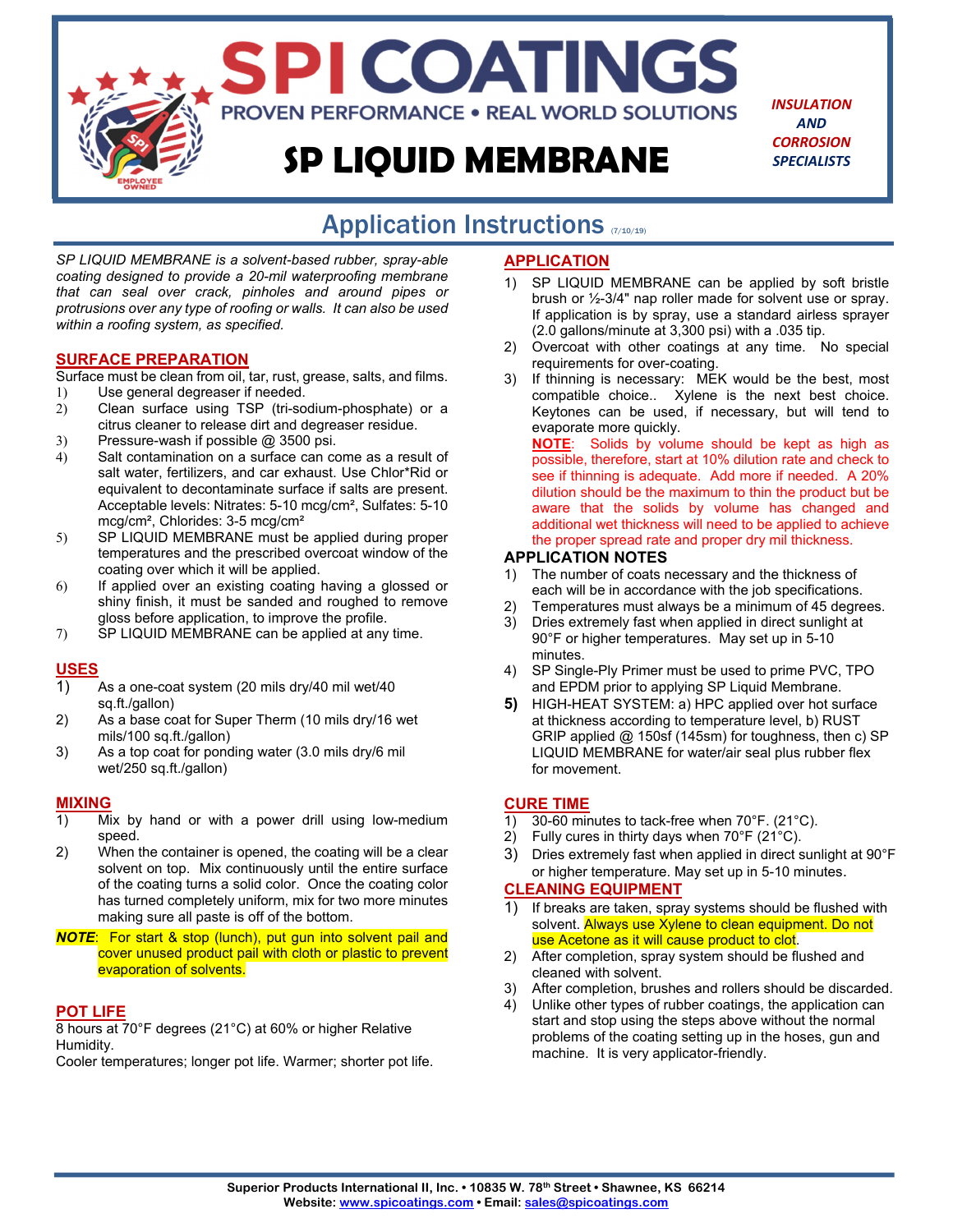# **SAFETY DATA SHEET**

pg 1 of 2

# **SECTION I - PRODUCT INFORMATION**:

PRODUCT IDENTIFIER: SP LIQUID MEMBRANE GHS PRODUCT IDENTIFIED: Global Harmonized System #3208.90.000 MANUFACTURER: SUPERIOR PRODUCTS INT'L II, INC. ADDRESS: 10835 W. 78th St., Shawnee, KS 66214 PRODUCT USE: For roofing: waterproofing/sealer



EMERGENCY TELEPHONE NUMBER: 800-424-9300; 202-483-7616

# **SECTION II - HAZARD IDENTIFICATION:**

The product is a flammable, solvent-based product and should be treated according to all known safety precautions. Refer to Section VII for Storage and Handling recommendations, Section VIII for Personal Protection, Section XIV for transport.

# **SECTION III - HAZARDOUS INGREDIENTS**:

| HAZARDOUS INGREDIENTS %                 | CAS/PIN         | <b>TLV</b> | PEL |
|-----------------------------------------|-----------------|------------|-----|
| ParaChloroBenzoTriFluoride 28.5 98-56-6 |                 | N/E        | N/E |
| Aromatic 100                            | 15.7 64742-95-6 | 25         | 25  |
| Toluol                                  | 7.31 108-88-3   | 20         | 20  |
|                                         |                 |            |     |

### **SECTION IV - FIRST AID MEASURES**:

**INHALATION**: Remove to fresh air. Give oxygen if required. Seek medical help. **EYES**: Flush w/water for at least 15 minutes; see physician.

**SKIN:** Remove contaminated clothing; wash affected areas w/mild soap & water. **INGESTION**: Do not induce vomiting. Do not give liquids. Seek medical attention according to amount of product ingested.

# **SECTION V - FIREFIGHTING MEASURES**:

**CONDITIONS TO AVOID**: None

**DECOMBUSTION PRODUCTS**: Fumes, smoke, carbon monoxide, aldehydes **AUTOIGNITION TEMP.**: >499C. deg. **MINIMUM IGNITION ENERGY:** N/A

**FLASH POINT & METHOD**: 41C. TCC

**FLAMMABLE LIMITS: (Lower)** 1.4% **(Upper)** NAV

**SENSITIVITY TO STATIC DISCHARGE**? Yes

**SENSITIVITY TO MECHANICAL IMPACT**? N/A

**SPECIAL PROCEDURES**: Firefighters should wear full-body protection & SCBA **MEANS OF EXTINCTION**: Foam, dry chemical, carbon dioxide; water fog to cool containers exposed to heat.

# **SECTION VI - ACCIDENTAL RELEASE MEASURES**:

Remove all sources of ignition; avoid breathing vapors; ventilate area; remove with inert absorbent. Dispose in accordance with Federal, State and Locak regulations. This product is totally lead, chromate and mercury-free. Empty containers with only DRY residue remaining or DRY residue shall be considered LANDFILL material.

# **SECTION VII - HANDLING AND STORAGE:**

**Storage Requirements:** Maintain temperature between 32-122F. degrees; average shelf life is 3 years  $\omega$  77F. degrees. Empty containers may contain residual liquid or vapor and should not be penetrated or exposed to ignition sources.

**Handling Procedures/Equipment**: Use non-sparking tools. This liquid contains volatiles that give off invisible vapors. Either the liquid or vapor may settle in low areas or travel some distance along the ground or surface to ignition sources where they may ignite or explode. Keep away from ignition sources such as heat, sparks, pilot lights, static electricity and open flames.

 $NAP = Not Applicable$   $NAV = Not Available$